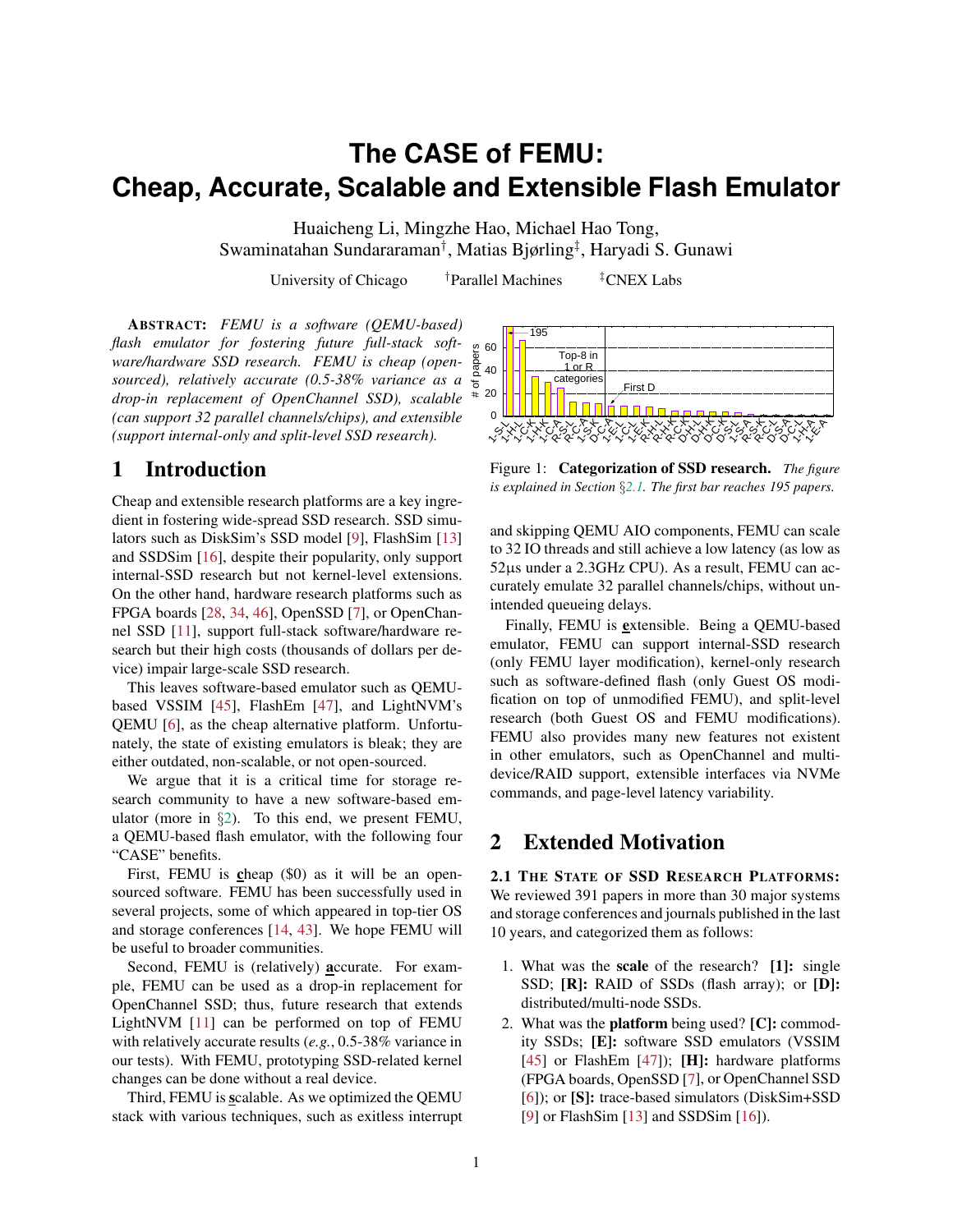3. What layer was modified? [A]: application layer; [K]: OS kernel; [L]: low-level SSD controller logic.

Note that some papers can fall into two sub-categories (*e.g.*, modify both the kernel and the SSD logic). Figure [1](#page-0-1) shows the sorted order of the combined categories. For example, the most popular category is 1-S-L, where 195 papers target only single SSD (1), use simulator (S), and modify the low-level SSD controller logic (L). However, simulators do not support running applications and operating systems.

2.2 THE LACK OF LARGE-SCALE SSD RESEARCH: Our first motivation is the lack of papers in the distributed SSDs category (D-...), for example, for investigating the impact of SSD-related changes to distributed computing and graph frameworks. One plausible reason is the cost of managing hardware (procurement, installation, maintenance, etc.). The top-8 categories in Figure [1,](#page-0-1) a total of 324 papers (83%), target single SSD (1-...) and flash array  $(R-...)$ . The highest **D** category is **D-C-A** (as highlighted in the figure), where only 9 papers use commodity SSDs  $(C)$  and modify the application layer  $(A)$ . The next D category is D-H-L, where hardware platforms (H) are used for modifying the SSD controller logic (L). Unfortunately, most of the 6 papers in this category are from large companies with large research budget (*e.g.*, FPGA usage in Baidu [\[28\]](#page-7-0) and Tencent [\[46\]](#page-7-2)). Other hardware platforms such as OpenSSD [\[7\]](#page-6-3) and OpenChannel SSD [\[6\]](#page-6-5) also cost thousands of dollars each, impairing multinode non-simulation research, especially in academia.

2.3 THE RISE OF SOFTWARE-DEFINED FLASH: Today, research on host-managed (aka. "software-defined" or "user-programmable") flash is growing [\[25,](#page-6-7) [28,](#page-7-0) [34,](#page-7-1) [35,](#page-7-6) [41,](#page-7-7) [46\]](#page-7-2). However, such research is mostly done on top of expensive and hard-to-program FPGA platforms. Recently, a more affordable and simpler platform is available, OpenChannel SSD [\[6\]](#page-6-5), managed by Linux-based LightNVM [\[11\]](#page-6-4). Before its inception (2015), there were only 24 papers that performed kernel-only changes, since then, 11 papers have been published, showing the success of OpenChannel SSD.

However, there remains several issues. First, not all academic communities have budget to purchase such devices. Even if they do, while prototyping the kernel/application, it is preferable not to write too much to and wear out the device. Thus, replacing OpenChannel SSD (during kernel prototyping) with a software-based emulator is desirable.

2.4 THE RISE OF SPLIT-LEVEL ARCHITECTURE: While most existing research modify a single layer (application/kernel/SSD), some recent works show the benefits of "split-level" architecture [\[8,](#page-6-8) [19,](#page-6-9) [24,](#page-6-10) [38,](#page-7-8) [42\]](#page-7-9), wherein some functionalities move up to the OS kernel (K) and some other move down to the SSD firmware (L) [\[18,](#page-6-11) [31,](#page-7-10) [36\]](#page-7-11). So far, we found only 40 papers in split-level K+L category (*i.e.*, modify *both* the kernel and SSD logic layers), mostly done by companies with access to SSD controllers [\[19\]](#page-6-9) or academic researchers with Linux+OpenSSD [\[21,](#page-6-12) [32\]](#page-7-12) or with block-level emulators (*e.g.*, Linux+FlashEm) [\[29,](#page-7-13) [47\]](#page-7-4). OpenSSD with its single-threaded, single-CPU, whole-blocking GC architecture also has many known major limitations [\[43\]](#page-7-5). FlashEm also has limitations as we elaborate more below. Note that the kernel-level LightNVM is not a suitable platform for split-level research (*i.e.*, support K, but not L). This is because its SSD layer (*i.e.*, OpenChannel SSD) is not modifiable; the white-box part of OpenChannel SSD is the exposure of its internal channels and chips to be managed by software (Linux LightNVM), but the OpenChannel firmware logic itself is a black-box part.

2.5 THE STATE OF EXISTING EMULATORS: We are only aware of three popular software-based emulators: FlashEm, LightNVM's QEMU and VSSIM.

FlashEm [\[47\]](#page-7-4) is an emulator built in the Linux block level layer, hence less portable; it is rigidly tied to its Linux version; to make changes, one must modify Linux kernel. FlashEm is not open-sourced and its development stopped two years ago (confirmed by the creators).

LightNVM's QEMU platform [\[6\]](#page-6-5) is still in its early stage. Currently, it cannot emulate multiple channels (as in OpenChannel SSD) and is only used for basic testing of 1 target (1 chip behind 1 channel). Worse, Light-NVM's QEMU performance is not scalable to emulate NAND latencies as it depends on vanilla QEMU NVMe interface (as shown in the NVMe line in Figure [2a](#page-2-0)).

VSSIM [\[45\]](#page-7-3) is a QEMU/KVM-based platform that emulates NAND flash latencies on a RAM disk, and has been used in several papers. The major drawback of VS-SIM is that it is built within QEMU's IDE interface implementation, which is not scalable. The upper-left red line (IDE line) in Figure [2a](#page-2-0) shows the user-perceived IO read latency through VSSIM without any NAND-delay emulation added. More concurrent IO threads (x-axis) easily multiply the average IO latency (y-axis). For example from 1 to 4 IO threads, the average latency spikes up from 152 to 583µs. The root cause is that IDE is not supported with virtualization optimizations.

With this drawback, emulating internal SSD parallelism is a challenge. VSSIM worked around the problem by only emulating NAND delays in another background thread in QEMU, disconnected from the main IO path. Thus, for multi-threaded applications, to collect accurate results, users solely depend on VSSIM's monitoring tool [\[45,](#page-7-3) Figure 3], which monitors the IO latencies emulated in the background thread. In other words, users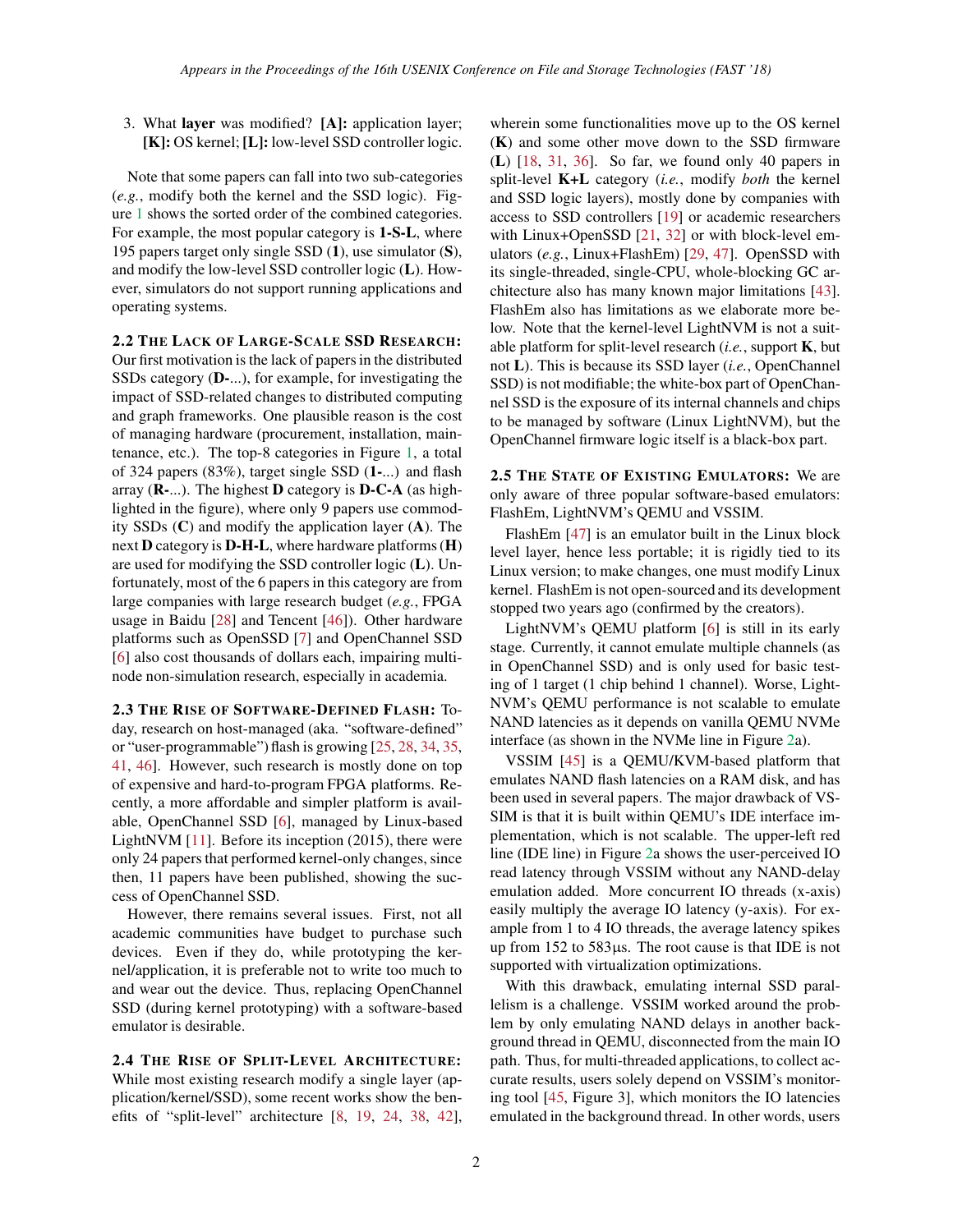cannot simply time the multi-threaded applications (due to IDE poor scalability) at the user level.

Despite these limitations, we (and the community) are *greatly indebted* to VSSIM authors as VSSIM provides a base design for future QEMU-based SSD emulators. As five years have passed, it is time to build a new emulator to keep up with the technology trends.

# 3 FEMU

We now present FEMU design and implementation. FEMU is implemented in QEMU v2.9 in 3929 LOC and acts as a virtual block device to the Guest OS. A typical software/hardware stack for SSD research is {Application+Host OS+SSD device}. With FEMU, the stack is {Application+Guest OS+FEMU}. The LOC above excludes base OC extension structures from Light-NVM's QEMU and FTL framework from VSSIM.

Due to space constraints, we omit the details of how FEMU works inside QEMU (*e.g.*, FEMU's FTL and GC management, IO queues), as they are similarly described in VSSIM paper [\[45,](#page-7-3) Section 3]. We put them in FEMU release document [\[1\]](#page-6-13). In the rest of the paper, we focus on the main challenges of designing FEMU: achieving scalability  $(\S3.1)$  $(\S3.1)$  and accuracy  $(\S3.2)$  $(\S3.2)$  and increasing usability and extensibility (§[3.3\)](#page-4-0).

Note that all latencies reported here are user-perceived (application-level) latencies on memory-backed virtual storage and 24 dual-thread (2x) CPU cores running at 2.3GHz. According to our experiments, the average latency is inversely proportional to CPU frequency, for example, QEMU NVMe latency under 1 IO thread is  $35\mu s$ on a 2.3GHZ CPU and 23µs on a 4.0GHz CPU.

### <span id="page-2-1"></span>3.1 Scalability

Scalability is an important property of a flash emulator, especially with high internal parallelism of modern SSDs. Unfortunately, stock QEMU exhibits a scalability limitation. For example, as shown in Figure [2a](#page-2-0), with QEMU NVMe (although it is more scalable than IDE), more IO threads still increases the average IO latency (*e.g.*, with 8 IO threads, the average IO latency already reaches 106µs). This is highly undesirable because typical read latency of modern SSDs can be below 100µs.

More scalable alternatives to NVMe are virtio and dataplane (dp) interfaces [\[3,](#page-6-14) [30\]](#page-7-14) (virtio/dp vs. NVMe lines in Figure [2a](#page-2-0)). However, these interfaces are not as extensible as NVMe (which is more popular). Nevertheless, virtio and dp are also not scalable enough to emulate low flash latencies. For example, at 32 IO threads, their IO latencies already reach 185µs and 126µs, respectively.

Problems: Collectively, all of the scalability bottlenecks above are due to two reasons: (1) QEMU uses a traditional trap-and-emulate method to emulate IOs. The



<span id="page-2-0"></span>Figure 2: QEMU Scalability. *The figure shows the scalability of QEMU's IDE, NVMe, virtio, and dataplane (dp) interface implementations, as well as FEMU. The x-axis represents the number of concurrent IO threads running at the user level. Each thread performs random 4KB read IOs. The y-axis shows the user-perceived average IO latency. For Figure (a), the IDE and NVMe lines representing VSSIM and LightNVM's QEMU respectively are discussed in* §*[2.](#page-0-0)5; virtio, dp, and FEMU lines in* §*[3.1.](#page-2-1) For Figure (b), the "+50*µ*s (Raw)" line is discussed in* §*[3.2.1;](#page-3-1) the "+50*µ*s (Adv)" line in "Result 3" part of* §*[3.2.3.](#page-3-2)*

Guest OS' NVMe driver "rings the doorbell [\[5\]](#page-6-15)" to the device (QEMU in our case) that some IOs are in the device queue. This "doorbell" is an MMIO operation that will cause an expensive VM-exit ("world switch" [\[39\]](#page-7-15)) from the Guest OS to QEMU. A similar operation must also be done upon IO completion. (2) QEMU uses asynchronous IOs (AIO) to perform the actual read/write (byte transfer) to the backing image file. This AIO component is needed to avoid QEMU being blocked by slow IOs (*e.g.*, on a disk image). However, the AIO overhead becomes significant when the storage backend is a RAMbacked image.

Our solutions: To address these problems, we leverage the fact that FEMU purpose is for research prototyping, thus we perform the following modifications:

(1) We transform QEMU from an interrupt- to a polling-based design and disable the doorbell writes in the Guest OS (just 1 LOC commented out in the Linux NVMe driver). We create a dedicated thread in QEMU to continuously poll the status of the device queue (a shared memory mapped between the Guest OS and QEMU). This way, the Guest OS still "passes" control to QEMU but without the expensive VM exits. We emphasize that FEMU can still work without the changes in the Guest OS as we report later. This optimization can be treated as an optional feature, but the 1 LOC modification is extremely simple to make in many different kernels.

(2) We do not use virtual image file (in order to skip the AIO subcomponent). Rather, we create our own RAM-backed storage in QEMU's heap space (with configurable size malloc()). We then modify QEMU's DMA emulation logic to transfer data from/to our heap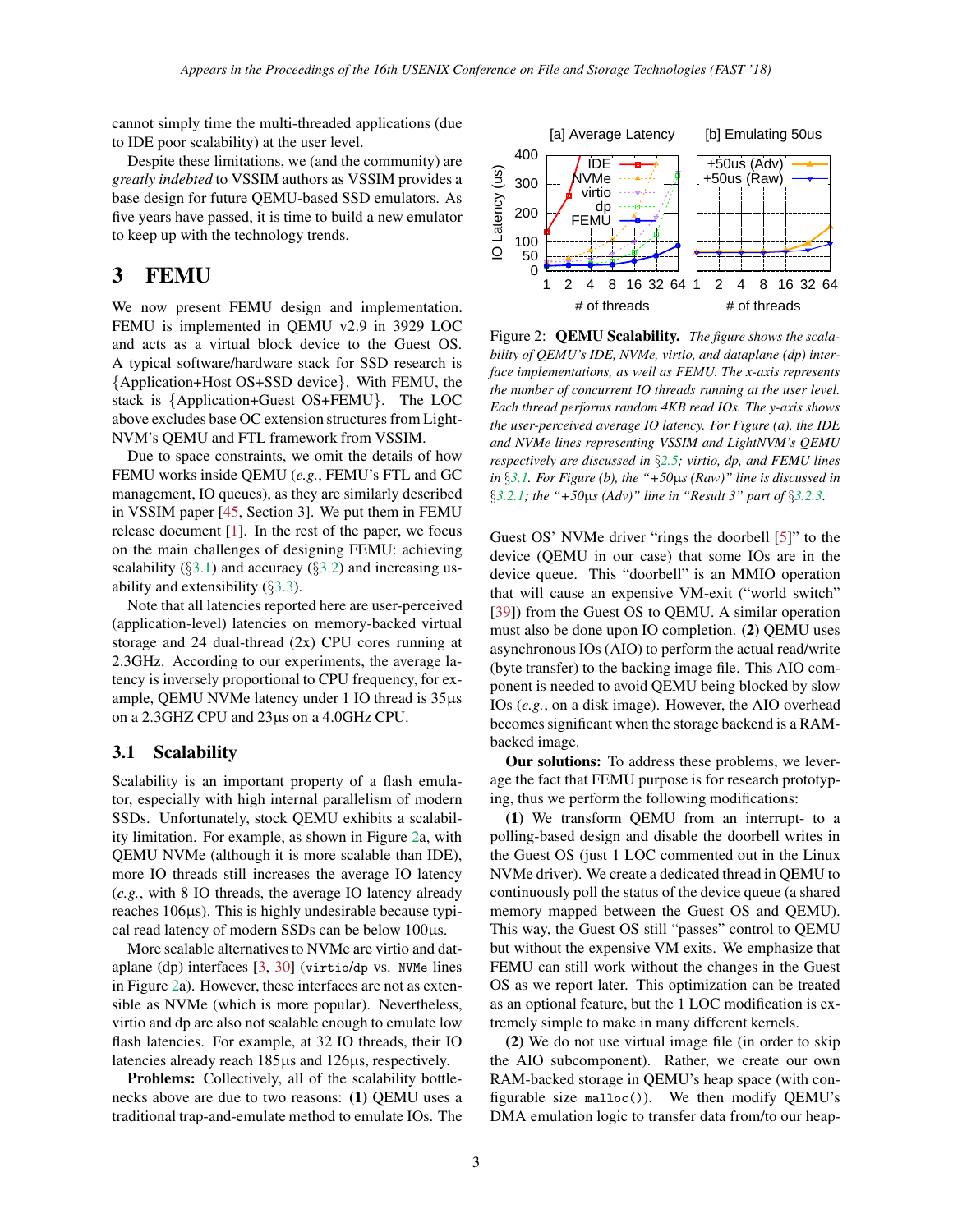backed storage, transparent to the Guest OS (*i.e.*, the Guest OS is not aware of this change).

Results: The bold FEMU line in Figure [2a](#page-2-0) shows the scalability achieved. In between 1-32 IO threads, FEMU can keep IO latency stable in less than 52µs, and even below 90µs at 64 IO threads. If the single-line Guest-OS optimization is not applied (the removal of VM-exit), the average latency is 189µs and 264µs for 32 and 64 threads, respectively (not shown in the graph). Thus, we recommend applying the single-line change in the Guest OS to remove expensive VM exits.

The remaining scalability bottleneck now only comes from QEMU's *single-thread* "event loop" [\[4,](#page-6-16) [15\]](#page-6-17), which performs the main IO routine such as dequeueing the device queue, triggering DMA emulations, and sending end-IO completions to the Guest OS. Recent works addressed these limitations (with major changes) [\[10,](#page-6-18) [23\]](#page-6-19), but have not been streamlined into QEMU's main distribution. We will explore the possibility of integrating other solutions in future development of FEMU.

#### <span id="page-3-0"></span>3.2 Accuracy

We now discuss the accuracy challenges. We first describe our delay mechanism (§[3.2.1\)](#page-3-1), followed by our basic and advanced delay models (§[3.2.2-](#page-3-3)[3.2.3\)](#page-3-2).

#### <span id="page-3-1"></span>3.2.1 Delay Emulation

When an IO arrives, FEMU will issue the DMA read/write command, then label the IO with an emulated completion time  $(T_{endio})$  and add the IO to our "endio queue," sorted based on IO completion time. FEMU dedicates an "end-io thread" that continuously takes an IO from the head of the queue and sends an end-io interrupt to the Guest OS, once the IO's emulated completion time has passed current time  $(T_{endio} > T_{now})$ .

The "+50us (Raw)" line in Figure [2b](#page-2-0) shows a simple (and stable) result where we add a delay of 50µs to *every* IO  $(T_{endio} = T_{entry} + 50 \mu s)$ . Note that the end-to-end IO time is more than 50µs because of the Guest OS overhead (roughly 20µs). Important to say that FEMU also does not introduce severe latency tail. In the experiment above, 99% of all the IOs are stable at 70µs. Only 0.01%  $(99.99<sup>th</sup>$  percentile) of the IOs exhibit latency tail of more than 105µs, which already exists in stock QEMU. For example, in VSSIM, the  $99<sup>th</sup>$ -percentile latency is already over 150µs.

#### <span id="page-3-3"></span>3.2.2 Basic Delay Model

The challenge now is to compute the end-io time  $(T_{endio})$ for every IO accurately. We begin with a basic delay model by marking every plane and channel with their next free time  $(T_{free})$ . For example, if a page write arrives to currently-free channel #1 and plane #2, then we will advance the channel's next free time



<span id="page-3-4"></span>Figure 3: Single- vs. double-register model. *(a) In a single-register model, a plane only has one data register (D-Reg). Read of page P2 cannot start until P1 finishes using the register (i.e., the transfer to the controller's RAM completes). (b) In a double-register model, after P1 is read to the data register, it is copied quickly to the cache register (D-Reg to C-Reg). As the data register is free, read of P2 can begin (in parallel with P1's transfer to the RAM), hence finishes faster.*

 $(T_{freeOfChannel1}=T_{now}+T_{transfer}$ , where  $T_{transfer}$ is a configurable page transfer time over a channel) and the plane's next free time ( $T_{freeOfPlane2}$ +=T<sub>write</sub>, where  $T_{write}$  is a configurable write/programming time of a NAND page). Thus, the end-io time of this write operation will be  $T_{endio} = T_{freeOfPlane2}$ .

Now, let us say a page read to the same plane arrives while the write is ongoing. Here, we will advance  $T_{freeOfPlane2}$  by  $T_{read}$ , where  $T_{read}$  is a configurable read time of a NAND page, and  $T_{freeOfChannel1}$  by  $T_{transfer}$ . This read's end-io time will be  $T_{endio} = T_{freeOfChannel1}$  (as this is a read operation, not a write IO).

In summary, this basic *queueing* model represents a *single-register* and *uniform page latency* model. That is, every plane only has a single page register, hence cannot serve multiple IOs in parallel (*i.e.*, a plane's  $T_{free}$ represents IO serialization in that plane) and the NAND page read, write, and transfer times  $(T_{read}, T_{write}$  and  $T_{transfer}$ ) are all *single* values. We also note that GC logic can be easily added to this basic model; a GC is essentially a series of reads/writes (and erases,  $T_{erase}$ ) that will also advance plane's and channel's  $T_{free}$ .

#### <span id="page-3-2"></span>3.2.3 Advanced "OC" Delay Model

While the model above is sufficient for basic comparative research (*e.g.*, comparing different FTL/GC schemes, some researchers might want to emulate the detailed intricacies of modern hardware. Below, we show how we extend our model and achieve a more accurate delay emulation of OpenChannel SSD ("OC" for short).

The OC's NAND hardware has the following intricacies. First, OC uses *double-register* planes; every plane is built with two registers (data+cache registers), hence a NAND page read/write in a plane can overlap with a data transfer via the channel to the plane (*i.e.*, more parallelism). Figure [3](#page-3-4) contrasts the single- vs. double-register models where the completion time of the second IO to page P2 is faster in the double-register model.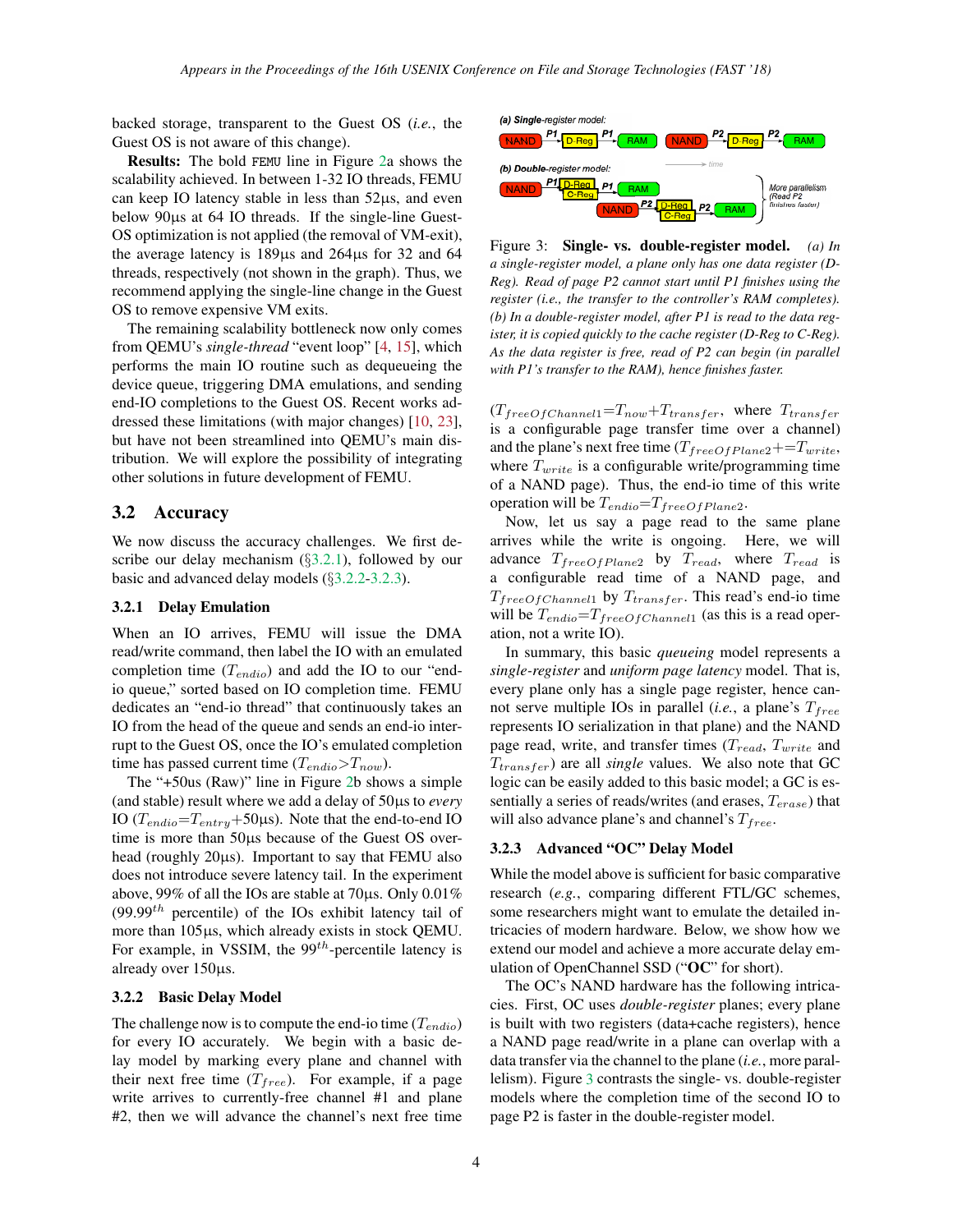

<span id="page-4-1"></span>Figure 4: OpenChannel SSD (OC) vs. FEMU. *X: # of channels, Y: # of planes per channel. The figures are described in the "Result 1" segment of Section [3.2.3.](#page-3-2)*

Second, OC uses a *non-uniform* page latency model; that is, pages that are mapped to upper bits of MLC cells ("upper" pages) incur higher latencies than those mapped to lower bits ("Lower" pages); for example 48/64µs for lower/upper-page read and 900/2400µs for lower/upperpage write. Making it more complex, the 512 pages in each NAND block are not mapped in a uniformly interleaving manner as in "LuLuLuLu...", but rather in a specific way, "LLLLLLuLLuLLuu...", where pages #0-6 and #8-9 are mapped to Lower pages, pages #7 and #10 to upper pages, and the rest ("...") have a repeating pattern of "LLuu".

Results: By incorporating this detailed model, FEMU can act as an accurate drop-in replacement of OC, which we demonstrate with the following results.

*Result 1:* Figure [4](#page-4-1) compares the IO latencies on OC vs. FEMU. The workload is 16 IO threads performing random reads uniformly spread throughout the storage space. We map the storage space to different configurations. For example,  $x=1$  and  $y=1$  implies that OC and FEMU are configured with only 1 channel and 1 plane/channel, thus as a result, the average latency is high  $(z>1550\mu s)$  as all the 16 concurrent reads are contending for the same plane and channel. The result for  $x=16$  and  $y=1$  implies that we use 16 channels with 1 plane/channel (a total of 16 planes). Here, the concurrent reads are absorbed in parallel by all the planes and channels, hence a faster average read latency  $(z<130\mu s)$ . Overall, Figures [4a](#page-4-1) and [4b](#page-4-1) exhibit a highly similar pattern, showing the success of our queuing delay emulation. The latency difference (error) is only between 0.8- 11.6%;  $Error=(Lat_{femu}-Lat_{oc})/Lat_{oc}.$ 

*Result 2:* Figure [5a](#page-4-2) shows the results from running several macrobenchmarks with six filebench personalities, with 16 IO threads of concurrent reads/writes on 16 planes across 4 channels. The figure only shows the latency difference (Error) which contrasts the accuracy of our basic and advanced delay models. With the basic model, the resulting latencies are highly inaccurate (12- 57%), but with the advanced model, the error drops to



<span id="page-4-2"></span>Figure 5: Filebench on OpenChannel SSD (OC) vs. FEMU. *The figures are described in the "Result 2" segment of Section [3.2.3.](#page-3-2) The y-axis shows the latency difference (error) of the benchmark results on OC vs. FEMU*  $(Error=(Lat_{femu}-Lat_{oc})/Lat_{oc})$ . *D-Reg and S-Reg represent the advanced and basic model respectively. The two bars with bold edge in Figures (a) and (b) are the same experiment and configuration (varmail with 16 threads on 16 planes).*

only 0.5-38%, which are  $1.5\n-40\times$  more accurate across the six benchmarks.

We believe that these errors are reasonable as we deal with delay emulation of tens of  $\mu$ s granularity. We leave further optimization for future work; we might have missed other OC intricacies that should be incorporated into our advanced model (as explained at the end of §[2.](#page-0-0)4, OC only exposes channels and chips, but other details are not exposed by the vendor). Nevertheless, we investigate further the residual errors, as shown in Figure [5b](#page-4-2). Here, we use the varmail personality but we vary the #IO threads [T] and #planes [P]. For example, in the 16 threads on 16 planes configuration  $(x=$ "16T16P" in Figure [5b](#page-4-2), which is the same configuration used in experiments in Figure [5a](#page-4-2)), the error is 38%. However, the error decreases in less complex configurations (*e.g.*, 0.7% error with single thread on single plane). Thus, higher errors come from more complex configurations (*e.g.*, more IO threads and more planes), which we explain next.

*Result 3:* We find that using an advanced model requires more CPU computation, and this compute overhead will backlog with higher thread count. To show this, Figure [2b](#page-2-0) compares the simple +50µs delay emulation in our raw implementation  $(\S3.2.1)$  $(\S3.2.1)$  vs. advanced model. Here, both cases simply add  $+50\mu s$ , but the advanced model must traverse many if-else statements (to check register, plane, and channel next free time), hence the compute overhead. Further scalability optimizations, as discussed at the end of §[3.1](#page-2-1) can help.

### <span id="page-4-0"></span>3.3 Usability and Extensibility

Being a *software*-based emulation platform, FEMU can be extended in many different ways. We now describe existing features/usabilities of FEMU, briefly showcase successful extensions used in our recent work [\[14,](#page-6-6) [43\]](#page-7-5) as well as possible future work that FEMU features enable.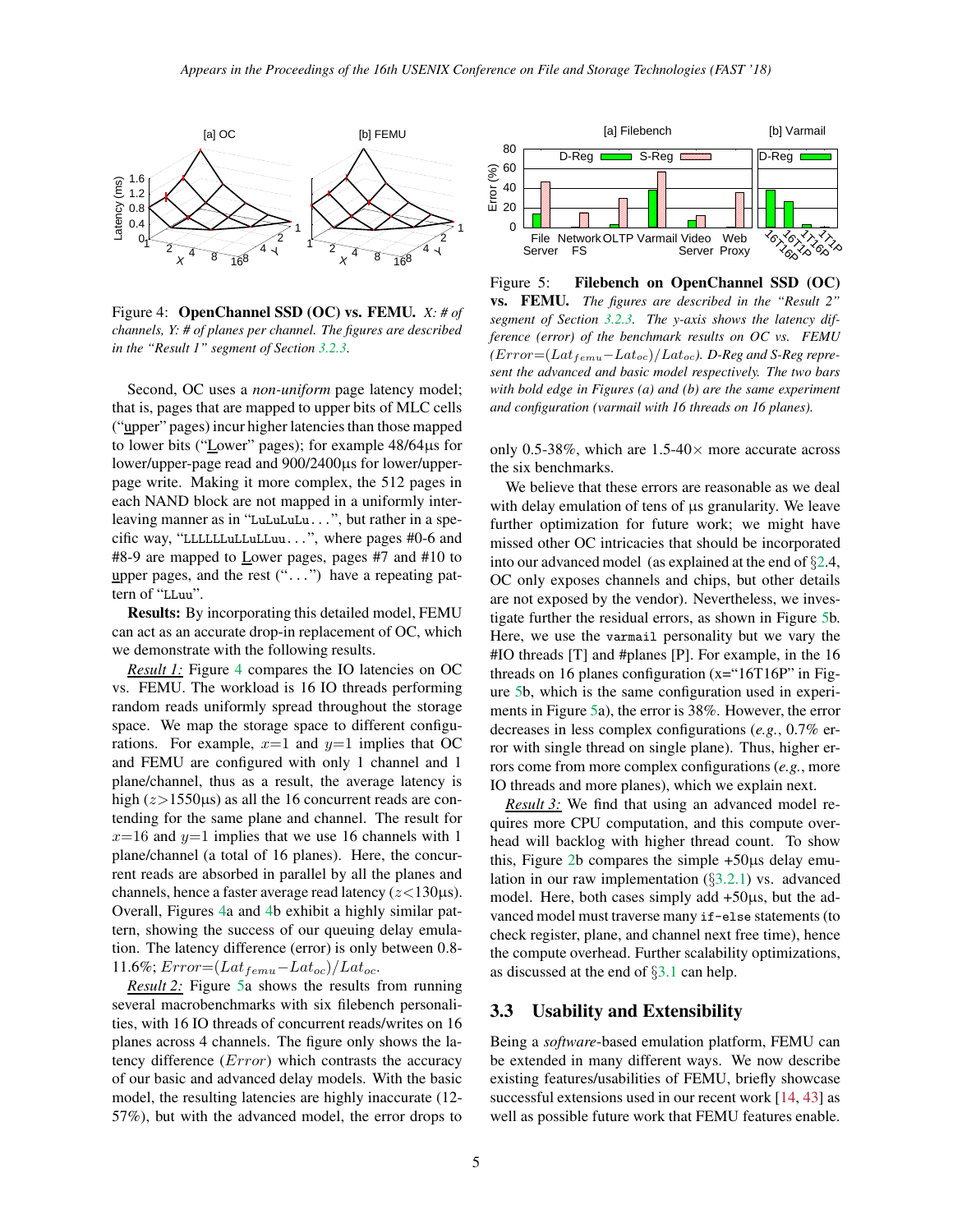

<span id="page-5-0"></span>Figure 6: Use examples. *Figure [6a](#page-5-0) is described in the "FTL and GC schemes" segment of Section [3.3.](#page-4-0) Figure [6b](#page-5-0) is discussed in the "Distributed SSDs" segment of Section [3.3.](#page-4-0)*

• FTL and GC schemes: In default mode, our FTL employs a dynamic mapping and a channel-blocking GC as used in other simulators [\[9,](#page-6-0) [16\]](#page-6-2). One of our projects uses FEMU to compare different GC schemes: controller, channel, and plane blocking [\[43\]](#page-7-5). In controller-blocking GC, a GC operation "locks down" the controller, preventing any foreground IOs to be served (as in OpenSSD [\[7\]](#page-6-3)). In channel-blocking GC, only channels involved in GC page movement are blocked (as in SSDSim [\[16\]](#page-6-2)). In plane-blocking GC, the most efficient one, page movement only flows within a plane without using any channel (*i.e.*, "copyback" [\[2\]](#page-6-20)). Sample results are shown in Figure [6a](#page-5-0). Beyond our work, recent works also show the benefits of SSD partitioning for performance isolation [\[11,](#page-6-4) [17,](#page-6-21) [22,](#page-6-22) [27,](#page-7-16) [37\]](#page-7-17), which are done on either a simulator or a hardware platform. More partitioning schemes can also be explored with FEMU.

• White-box vs. black-box mode: FEMU can be used as (1) a white-box device such as OpenChannel SSD where the device exposes physical page addresses and the FTL is managed by the OS such as in Linux Light-NVM or (2) a black-box device such as commodity SSDs where the FTL resides inside FEMU and only logical addresses are exposed to the OS.

• Multi-device support for flash-array research: FEMU is configurable to appear as multiple devices to the Guest OS. For example, if FEMU exposes 4 SSDs, inside FEMU there will be 4 separate NVMe instances and FTL structures (with no overlapping channels) managed in a single QEMU instance. Previous emulators (VSSIM and LightNVM's QEMU) do not support this.

• Extensible OS-SSD NVMe commands: As FEMU supports NVMe, new OS-to-SSD commands can be added (*e.g.*, for host-aware SSD management or splitlevel architecture [\[31\]](#page-7-10)). For example, currently in Light-NVM, a GC operation reads valid pages from OC to the host DRAM and then writes them back to OC. This wastes host-SSD PCIe bandwidth; LightNVM foreground throughput drops by 50% under a GC. Our conversation with LightNVM developers suggests that one can add a new "pageMove fromAddr toAddr" NVMe command from the OS to FEMU/OC such that the data movement does not cross the PCIe interface. As mentioned earlier, split-level architecture is trending [\[12,](#page-6-23) [20,](#page-6-24) [29,](#page-7-13) [40,](#page-7-18) [44\]](#page-7-19) and our NVMe-powered FEMU can be extended to support more commands such as transactions, deduplication, and multi-stream.

• Page-level latency variability: As discussed before (§[3.2\)](#page-3-0), FEMU supports page-level latency variability. Among SSD engineers, it is known that "not all chips are equal." High quality chips are mixed with lesser quality chips as long as the overall quality passes the standard. Bad chips can induce more error rates that require longer, repeated reads with different voltages. FEMU can also be extended to emulate such delays.

• Distributed SSDs: Multiple instances of FEMU can be easily deployed across multiple machines (as simple as running Linux hypervisor KVMs), which promotes more large-scale SSD research. For example, we are also able to evaluate the performance of Hadoop's wordcount workload on a cluster of machines running FEMU, but with different GC schemes as shown in Figure [6b](#page-5-0). Since HDFS uses large IOs, which will eventually be striped across many channels/planes, there is a smaller performance gap between channel and plane blocking. We hope FEMU can spur more work that modifies the SSD layer to speed up distributed computing frameworks (*e.g.*, distributed graph processing frameworks).

• Page-level fault injection: Beyond performancerelated research, flash reliability research [\[26,](#page-6-25) [33\]](#page-7-20) can leverage FEMU as well (*e.g.*, by injecting page-level corruptions and faults and observing how the high-level software stack reacts).

• Limitations: FEMU is DRAM-backed, hence cannot emulate large-capacity SSDs. Furthermore, for crash consistency research, FEMU users must manually emulate "soft" crashes as hard reboots will wipe out the data in the DRAM. Also, as mentioned before  $(\S3.2)$  $(\S3.2)$ , there is room for improving accuracy.

### 4 Conclusion & Acknowledgments

As modern SSD internals are becoming more complex, their implications to the entire storage stack should be investigated. In this context, we believe FEMU is a fitting research platform. We hope that our cheap and extensible FEMU can speed up future SSD research.

We thank Sam H. Noh, our shepherd, and the anonymous reviewers for their tremendous feedback. This material was supported by funding from NSF (grant Nos. CNS-1526304 and CNS-1405959).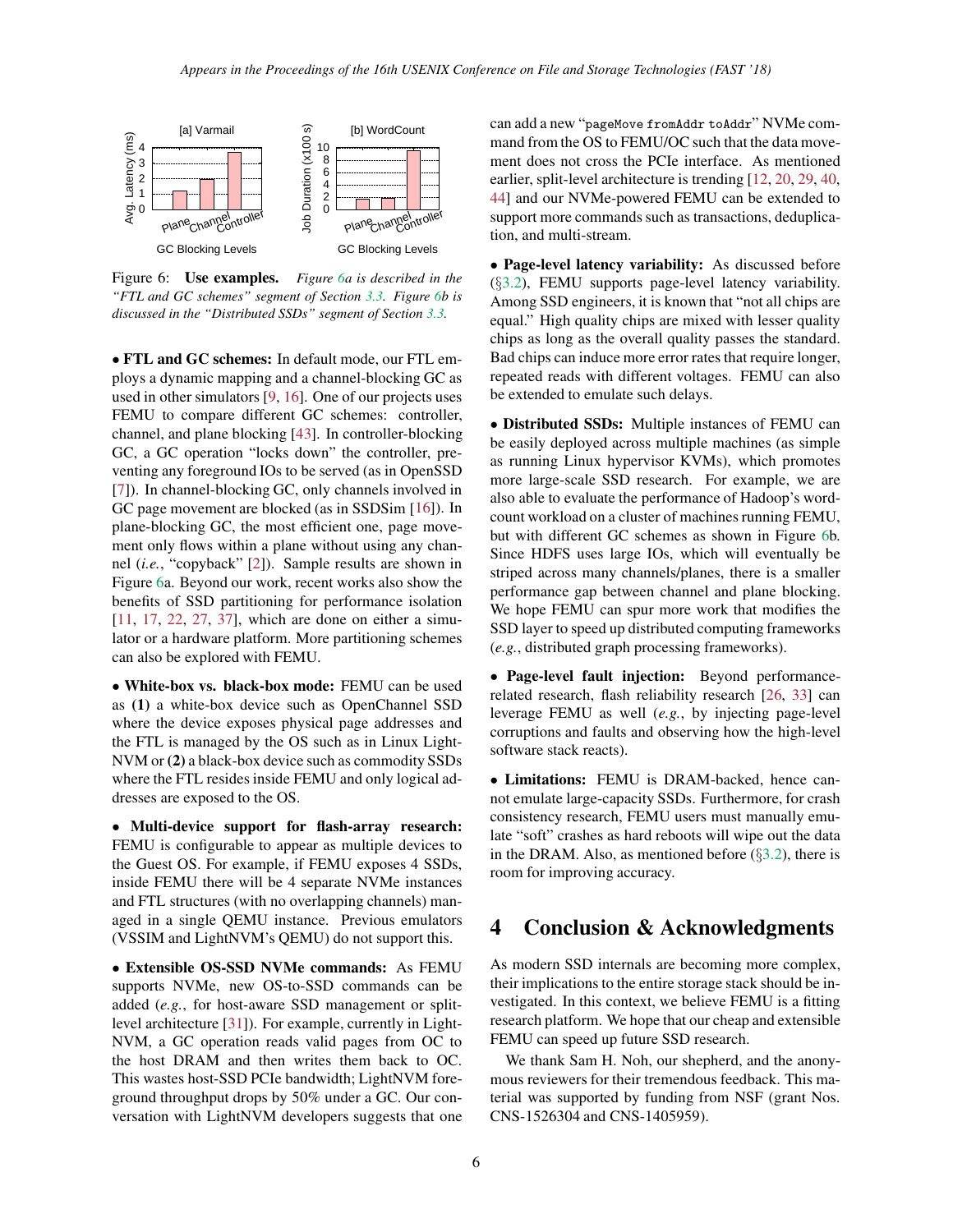## <span id="page-6-13"></span>References

- <span id="page-6-20"></span>[1] <https://github.com/ucare-uchicago/femu>.
- [2] Using COPYBACK Operations to Maintain Data Integrity in NAND Flash Devices. [https://www.](https://www.micron.com/~/media/documents/products/technical-note/nand-flash/tn2941_idm_copyback.pdf) [micron.com/~/media/documents/products/](https://www.micron.com/~/media/documents/products/technical-note/nand-flash/tn2941_idm_copyback.pdf) [technical-note/nand-flash/tn2941\\_idm\\_](https://www.micron.com/~/media/documents/products/technical-note/nand-flash/tn2941_idm_copyback.pdf) [copyback.pdf](https://www.micron.com/~/media/documents/products/technical-note/nand-flash/tn2941_idm_copyback.pdf), 2008.
- <span id="page-6-16"></span><span id="page-6-14"></span>[3] Towards Multi-threaded Device Emulation in QEMU. KVM Forum, 2014.
- <span id="page-6-15"></span>[4] Improving the QEMU Event Loop. KVM Forum, 2015.
- [5] NVMe Specification 1.3. [http://www.nvmexpress.](http://www.nvmexpress.org) [org](http://www.nvmexpress.org), 2017.
- <span id="page-6-5"></span><span id="page-6-3"></span>[6] Open-Channel Solid State Drives. [http://lightnvm.](http://lightnvm.io) [io](http://lightnvm.io), 2017.
- <span id="page-6-8"></span>[7] The OpenSSD Project. <http://openssd.io>, 2017.
- <span id="page-6-0"></span>[8] Violin Memory. All Flash Array Architecture, 2017.
- [9] Nitin Agrawal, Vijayan Prabhakaran, Ted Wobber, John D. Davis, Mark Manasse, and Rina Panigrahy. Design Tradeoffs for SSD Performance. In *Proceedings of the USENIX Annual Technical Conference (ATC)*, 2008.
- <span id="page-6-18"></span>[10] Muli Ben-Yehuda, Michael Factor, Eran Rom, Avishay Traeger, Eran Borovik, and Ben-Ami Yassour. Adding Advanced Storage Controller Functionality via Low-Overhead Virtualization. In *Proceedings of the 10th USENIX Symposium on File and Storage Technologies (FAST)*, 2012.
- <span id="page-6-4"></span>[11] Matias Bjørling, Javier González, and Philippe Bonnet. LightNVM: The Linux Open-Channel SSD Subsystem. In *Proceedings of the 15th USENIX Symposium on File and Storage Technologies (FAST)*, 2017.
- <span id="page-6-23"></span>[12] Tzi-cker Chiueh, Weafon Tsao, Hou-Chiang Sun, Ting-Fang Chien, An-Nan Chang, and Cheng-Ding Chen. Software Orchestrated Flash Array. In *The 7th Annual International Systems and Storage Conference (SYSTOR)*, 2014.
- <span id="page-6-1"></span>[13] Aayush Gupta, Youngjae Kim, and Bhuvan Urgaonkar. DFTL: A Flash Translation Layer Employing Demand-based Selective Caching of Page-level Address Mappings. In *Proceedings of the 14th International Conference on Architectural Support for Programming Languages and Operating Systems (ASPLOS)*, 2009.
- <span id="page-6-6"></span>[14] Mingzhe Hao, Huaicheng Li, Michael Hao Tong, Chrisma Pakha, Riza O. Suminto, Cesar A. Stuardo, Andrew A. Chien, and Haryadi S. Gunawi. MittOS: Supporting Millisecond Tail Tolerance with Fast Rejecting SLO-Aware OS Interface. In *Proceedings of the 26th ACM Symposium on Operating Systems Principles (SOSP)*, 2017.
- <span id="page-6-17"></span>[15] Nadav Har'El, Nadav, Gordon, Abel, Landau, Alex, Ben-Yehuda, Muli, Traeger, Avishay, Ladelsky, and Razya. Efficient and Scalable Paravirtual I/O System. In *Proceedings of the 2013 USENIX Annual Technical Conference (ATC)*, 2013.
- <span id="page-6-2"></span>[16] Yang Hu, Hong Jiang, Dan Feng, Lei Tian, Hao Luo, and Shuping Zhang. Performance Impact and Interplay of SSD Parallelism through Advanced Commands, Allocation Strategy and Data Granularity. In *Proceedings of the 25th International Conference on Supercomputing (ICS)*, 2011.
- <span id="page-6-21"></span>[17] Jian Huang, Anirudh Badam, Laura Caulfield, Suman Nath, Sudipta Sengupta, Bikash Sharma, and Moinuddin K. Qureshi. FlashBlox: Achieving Both Performance Isolation and Uniform Lifetime for Virtualized SSDs. In *Proceedings of the 15th USENIX Symposium on File and Storage Technologies (FAST)*, 2017.
- <span id="page-6-11"></span>[18] Xavier Jimenez and David Novo. Wear Unleveling: Improving NAND Flash Lifetime by Balancing Page Endurance. In *Proceedings of the 12th USENIX Symposium on File and Storage Technologies (FAST)*, 2014.
- <span id="page-6-9"></span>[19] William K. Josephson, Lars A. Bongo, David Flynn, Fusion-io, and Kai Li. DFS: A File System for Virtualized Flash Storage. In *Proceedings of the 8th USENIX Symposium on File and Storage Technologies (FAST)*, 2010.
- <span id="page-6-24"></span>[20] Jeong-Uk Kang, Jeeseok Hyun, Hyunjoo Maeng, and Sangyeun Cho. The Multi-streamed Solid-State Drive. In *the 6th Workshop on Hot Topics in Storage and File Systems (HotStorage)*, 2014.
- <span id="page-6-12"></span>[21] Woon-Hak Kang, Sang-Won Lee, Bongki Moon, Gi-Hwan Oh, and Changwoo Min. X-FTL: Transactional FTL for SQLite Databases. In *Proceedings of the 2013 ACM SIGMOD International Conference on Management of Data (SIGMOD)*, 2013.
- <span id="page-6-22"></span>[22] Jaeho Kim, Donghee Lee, and Sam H. Noh. Towards SLO Complying SSDs Through OPS Isolation. In *Proceedings of the 13th USENIX Symposium on File and Storage Technologies (FAST)*, 2015.
- <span id="page-6-19"></span>[23] Tae Yong Kim, Dong Hyun Kang, Dongwoo Lee, and Young Ik Eom. Improving Performance by Bridging the Semantic Gap between Multi-queue SSD and I/O Virtualization Framework. In *Proceedings of the 31st IEEE Symposium on Massive Storage Systems and Technologies (MSST)*, 2015.
- <span id="page-6-10"></span>[24] Ana Klimovic, Heiner Litz, and Christos Kozyrakis. ReFlex: Remote Flash ≈ Local Flash. In *Proceedings of the 22nd International Conference on Architectural Support for Programming Languages and Operating Systems (ASPLOS)*, 2017.
- <span id="page-6-7"></span>[25] Sungjin Lee, Ming Liu, Sang Woo Jun, Shuotao Xu, Jihong Kim, and Arvind. Application-Managed Flash. In *Proceedings of the 14th USENIX Symposium on File and Storage Technologies (FAST)*, 2016.
- <span id="page-6-25"></span>[26] Justin Meza, Qiang Wu, Sanjeev Kumar, and Onur Mutlu. A Large-Scale Study of Flash Memory Failures in the Field. In *Proceedings of the 2015 ACM International Conference on Measurement and Modeling of Computer Systems (SIGMETRICS)*, 2015.